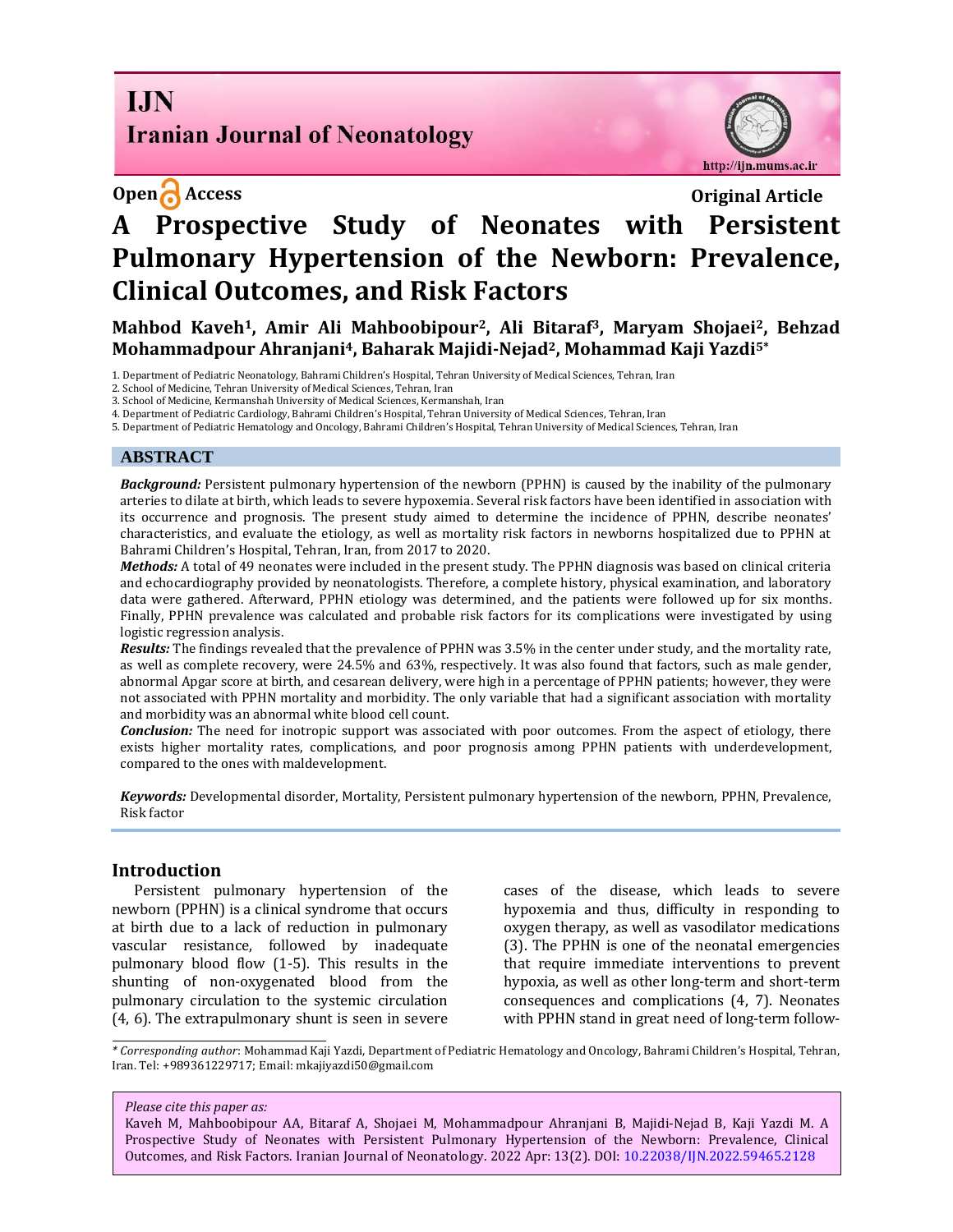up for developmental neurological disorders, hearing impairment, chronic lung disease, and other health-related disorders after discharge (3, 4, 8, 9).

Previous studies indicated that PPHN occurs in one to two cases per thousand live births, as illustrated by a population-based study of neonates born above 33 weeks of gestational age (1, 2, 4). However, there are numerous differences among the statistics provided in different centers, varying from 0.43 to 6.82 cases per thousand live births (10). Although PPHN is more common in full-term and near-term infants (1, 2, 4), its occurrence is not uncommon in preterm infants with respiratory distress syndrome and bronchopulmonary dysplasia (3, 4, 11).

Numerous risk factors have been identified to cause this condition which is associated with high mortality and morbidity (1, 4, 12, 13). Mortality is reported to be around 10%-20% despite common treatments (1, 10, 14, 15), the most common causes of which are irreversible hypoxia, myocardial infarction, and failure. The mortality rate varies according to the underlying conditions; if there is an underlying disease (e.g., simultaneous infection with group B streptococcal infection), this rate has been reported to be up to 50% (14).

This study attempted firstly to investigate etiologies, risk factors, and prescribed treatments, as well as the prognosis, in neonates with PPHN, who were admitted to neonatal wards of Bahrami Children's Hospital, Tehran, Iran, from 2017 until 2020, and secondly, to compare the obtained results with other studies in this field.

## **Methods**

#### *Settings and patients*

A prospective cross-sectional study was designed to review medical charts of patients admitted to the neonatal intensive care unit (NICU) of Bahrami Children's Hospital (a tertiary center), Tehran, Iran. The NICU of the hospital provides care for newborns younger than 30 days. It is worth mentioning that the study protocol was approved by the ethical review board (IR.TUMS.MEDICINE.REC.1396.4303).

## *Data collection*

All neonates included in the present study had been hospitalized with respiratory distress or stable cyanosis whose cardiologist confirmed the diagnosis of PPHN for them by using echocardiography. On the other hand, infants with congenital heart disease were excluded from the study.

In total, 1,392 neonates, who had been admitted to NICU, were evaluated between October 2017 and March 2020. The PPHN was diagnosed in 49 patients, which was also confirmed by echocardiography and NICU specialists. These infants were included in the study and their outcome was assessed during a six-month follow-up period with a primary focus on the respiratory tract and neurological problems). Neonates' demographic characteristics and laboratory data, such as their gender, gestational age, birth weight, Apgar score, blood sugar level, blood calcium level, complete blood count, and their mothers' medical record, including gestational diabetes mellitus (GDM), smoking habits, as well as body mass index (BMI), were collected. The PPHN pathophysiology was also determined.

### *Definitions*

Three main groups of abnormalities in the pulmonary arteries were defined below: (16-19)

1. Underdevelopment: In this abnormality, the number of pulmonary arteries was less than normal, which caused an increase in pulmonary blood pressure. Infants with pulmonary hypoplasia, including diaphragm hernia or cases of oligohydramnios and associated syndromes, were included in this group.

2. Maldevelopment: This abnormality was a disorder in the division and differentiation of alveoli, despite normal development of the lungs and a sufficient number of pulmonary vessels. These cases were not placed in the other two groups.

3. Maladaptation: Infants included in this group had normal vascular networks but lung adaptation changes in prenatal and postnatal conditions, such as pneumonia, meconium aspiration, or asphyxia.

#### *Statistical analysis*

All data were entered into the SPSS software (version 21, IBM Corp., Armonk, NY, USA) and were analyzed by the STATA software (version 14.2). Descriptive statistics were used to identify prevalence and percentages. However, due to rare outcome assumptions, prevalence confidence intervals were calculated by the binomial exact method. Furthermore, the association between mortality and probable risk factors was assessed with the implementation of logistic regression analysis. The significance level was considered lower than 0.05. In this study, two groups of complications and deaths were merged and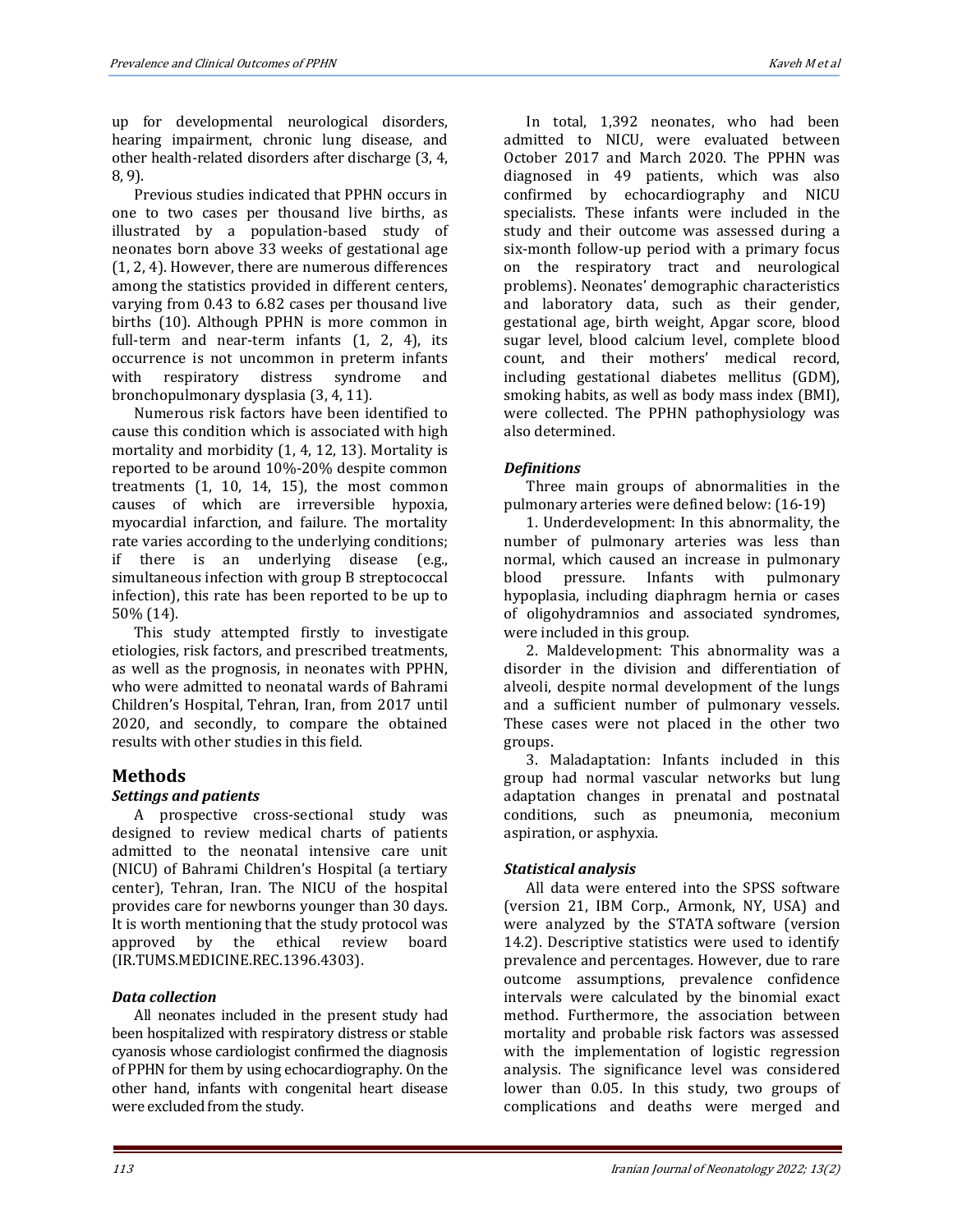compared to the healthy group.

#### **Results**

This study included 49 neonates suffering from PPHN, who were selected out of 1,392 neonates admitted to the NICU of Bahrami Children's Hospital, Tehran, Iran. Among these 49 infants, 34 (69.4%) were male and 15 (30.6%) were female. The overall prevalence of PPHN in the center understudy was estimated to be 3.5% (95%CI: 2.6%-4.6%). Among these PPHN patients, 12 neonates (24.5%) died and 6 of them (12.2%) developed complications (developmental disorders in four neonates, developmental and hearing impairment in one neonate, and developmental disorder, as well as chronic lung disease, in another one of them).

The majority of neonates in the present study

were full-term and they had a good birth weight, as well as a normal Apgar score (67.3%, 91.8%, 59.2%, respectively). None of them were postterm. A total of 32 neonates (65.2%) were delivered via cesarean section and the others through normal vaginal delivery (NVD). In terms of prenatal factors, six mothers (12.2%) had GDM during pregnancy; however, they did not suffer from any other underlying diseases, such as asthma, gestational hypertension, and hypothyroidism. Among neonates' mothers, 15 (30.6%) were exposed to second-hand smoke during their pregnancy, 36 (73.5%) had high prepregnancy BMI (BMI>27), and none had oligohydramnios. They also did not take nonsteroidal anti-inflammatory drugs or selective serotonin reuptake inhibitors during pregnancy (Table 1).

| <b>Table 1.</b> Demographic and clinical characteristics of neonates with persistent pulmonary hypertension of the newborn |  |
|----------------------------------------------------------------------------------------------------------------------------|--|
|                                                                                                                            |  |

| 49<br>Admitted<br>100<br>Sex<br>Male<br>34<br>69.4<br>15<br>30.6<br>Female<br><b>Gestational Age</b><br>32.7<br><37 weeks<br>16<br>$\geq$ 37 weeks<br>33<br>67.3<br>Type of Delivery<br>Normal Vaginal Delivery<br>34.8<br>17<br><b>Caesarean Section</b><br>32<br>65.2<br><b>Birth Weight</b><br>91.8<br>$≤90$ percentile<br>45<br>>90 percentile<br>8.2<br>$\overline{4}$<br>Apgar Score<br>20<br>40.8<br>${\leq}7$<br>29<br>59.2<br>>7<br><b>Gestational Diabetes Mellitus</b><br>12.2<br><b>Yes</b><br>6<br>N <sub>o</sub><br>87.8<br>43<br><b>Maternal Smoking</b><br>30.6<br>Yes<br>15<br>N <sub>o</sub><br>34<br>69.4<br>Laboratory Data<br>Hypocalcemia<br>9<br>18.4<br>8.2<br>Hypoglycemia<br>4<br>Leukocytosis or Leukopenia<br>20<br>40.8<br>8.2<br>Polycythemia<br>$\overline{4}$<br>Positive Blood Culture<br>2<br>4.1<br>Treatment<br>22.4<br>Inotrope<br>11<br>Sildenafil/Milrinone<br>8.2<br>$\overline{4}$<br>8.2<br>Inotrope + Sildenafil/Milrinone<br>$\overline{4}$<br>Inotrope + Sildenafil/Milrinone + Prostaglandin<br>7<br>14.3<br>$\overline{7}$<br>14.3<br>Surgery + Medical<br>None<br>16<br>32.7<br>Prognosis<br>Cured<br>63.3<br>31<br>8.2<br>Developmental disorder<br>$\overline{4}$<br>Developmental disorder + Hearing impairment<br>$\mathbf{1}$<br>2.0<br>Developmental disorder + Chronic lung disease<br>2.0<br>$\mathbf{1}$<br>12<br>Deceased<br>24.5 | <b>Table 1.</b> Demographic and chilical characteristics of heonates with persistent punnonally hypertension of the newborn<br>Characteristic | Number of patients (n) | Percentage (%) |
|---------------------------------------------------------------------------------------------------------------------------------------------------------------------------------------------------------------------------------------------------------------------------------------------------------------------------------------------------------------------------------------------------------------------------------------------------------------------------------------------------------------------------------------------------------------------------------------------------------------------------------------------------------------------------------------------------------------------------------------------------------------------------------------------------------------------------------------------------------------------------------------------------------------------------------------------------------------------------------------------------------------------------------------------------------------------------------------------------------------------------------------------------------------------------------------------------------------------------------------------------------------------------------------------------------------------------------------------------------------------------------------------|-----------------------------------------------------------------------------------------------------------------------------------------------|------------------------|----------------|
|                                                                                                                                                                                                                                                                                                                                                                                                                                                                                                                                                                                                                                                                                                                                                                                                                                                                                                                                                                                                                                                                                                                                                                                                                                                                                                                                                                                             |                                                                                                                                               |                        |                |
|                                                                                                                                                                                                                                                                                                                                                                                                                                                                                                                                                                                                                                                                                                                                                                                                                                                                                                                                                                                                                                                                                                                                                                                                                                                                                                                                                                                             |                                                                                                                                               |                        |                |
|                                                                                                                                                                                                                                                                                                                                                                                                                                                                                                                                                                                                                                                                                                                                                                                                                                                                                                                                                                                                                                                                                                                                                                                                                                                                                                                                                                                             |                                                                                                                                               |                        |                |
|                                                                                                                                                                                                                                                                                                                                                                                                                                                                                                                                                                                                                                                                                                                                                                                                                                                                                                                                                                                                                                                                                                                                                                                                                                                                                                                                                                                             |                                                                                                                                               |                        |                |
|                                                                                                                                                                                                                                                                                                                                                                                                                                                                                                                                                                                                                                                                                                                                                                                                                                                                                                                                                                                                                                                                                                                                                                                                                                                                                                                                                                                             |                                                                                                                                               |                        |                |
|                                                                                                                                                                                                                                                                                                                                                                                                                                                                                                                                                                                                                                                                                                                                                                                                                                                                                                                                                                                                                                                                                                                                                                                                                                                                                                                                                                                             |                                                                                                                                               |                        |                |
|                                                                                                                                                                                                                                                                                                                                                                                                                                                                                                                                                                                                                                                                                                                                                                                                                                                                                                                                                                                                                                                                                                                                                                                                                                                                                                                                                                                             |                                                                                                                                               |                        |                |
|                                                                                                                                                                                                                                                                                                                                                                                                                                                                                                                                                                                                                                                                                                                                                                                                                                                                                                                                                                                                                                                                                                                                                                                                                                                                                                                                                                                             |                                                                                                                                               |                        |                |
|                                                                                                                                                                                                                                                                                                                                                                                                                                                                                                                                                                                                                                                                                                                                                                                                                                                                                                                                                                                                                                                                                                                                                                                                                                                                                                                                                                                             |                                                                                                                                               |                        |                |
|                                                                                                                                                                                                                                                                                                                                                                                                                                                                                                                                                                                                                                                                                                                                                                                                                                                                                                                                                                                                                                                                                                                                                                                                                                                                                                                                                                                             |                                                                                                                                               |                        |                |
|                                                                                                                                                                                                                                                                                                                                                                                                                                                                                                                                                                                                                                                                                                                                                                                                                                                                                                                                                                                                                                                                                                                                                                                                                                                                                                                                                                                             |                                                                                                                                               |                        |                |
|                                                                                                                                                                                                                                                                                                                                                                                                                                                                                                                                                                                                                                                                                                                                                                                                                                                                                                                                                                                                                                                                                                                                                                                                                                                                                                                                                                                             |                                                                                                                                               |                        |                |
|                                                                                                                                                                                                                                                                                                                                                                                                                                                                                                                                                                                                                                                                                                                                                                                                                                                                                                                                                                                                                                                                                                                                                                                                                                                                                                                                                                                             |                                                                                                                                               |                        |                |
|                                                                                                                                                                                                                                                                                                                                                                                                                                                                                                                                                                                                                                                                                                                                                                                                                                                                                                                                                                                                                                                                                                                                                                                                                                                                                                                                                                                             |                                                                                                                                               |                        |                |
|                                                                                                                                                                                                                                                                                                                                                                                                                                                                                                                                                                                                                                                                                                                                                                                                                                                                                                                                                                                                                                                                                                                                                                                                                                                                                                                                                                                             |                                                                                                                                               |                        |                |
|                                                                                                                                                                                                                                                                                                                                                                                                                                                                                                                                                                                                                                                                                                                                                                                                                                                                                                                                                                                                                                                                                                                                                                                                                                                                                                                                                                                             |                                                                                                                                               |                        |                |
|                                                                                                                                                                                                                                                                                                                                                                                                                                                                                                                                                                                                                                                                                                                                                                                                                                                                                                                                                                                                                                                                                                                                                                                                                                                                                                                                                                                             |                                                                                                                                               |                        |                |
|                                                                                                                                                                                                                                                                                                                                                                                                                                                                                                                                                                                                                                                                                                                                                                                                                                                                                                                                                                                                                                                                                                                                                                                                                                                                                                                                                                                             |                                                                                                                                               |                        |                |
|                                                                                                                                                                                                                                                                                                                                                                                                                                                                                                                                                                                                                                                                                                                                                                                                                                                                                                                                                                                                                                                                                                                                                                                                                                                                                                                                                                                             |                                                                                                                                               |                        |                |
|                                                                                                                                                                                                                                                                                                                                                                                                                                                                                                                                                                                                                                                                                                                                                                                                                                                                                                                                                                                                                                                                                                                                                                                                                                                                                                                                                                                             |                                                                                                                                               |                        |                |
|                                                                                                                                                                                                                                                                                                                                                                                                                                                                                                                                                                                                                                                                                                                                                                                                                                                                                                                                                                                                                                                                                                                                                                                                                                                                                                                                                                                             |                                                                                                                                               |                        |                |
|                                                                                                                                                                                                                                                                                                                                                                                                                                                                                                                                                                                                                                                                                                                                                                                                                                                                                                                                                                                                                                                                                                                                                                                                                                                                                                                                                                                             |                                                                                                                                               |                        |                |
|                                                                                                                                                                                                                                                                                                                                                                                                                                                                                                                                                                                                                                                                                                                                                                                                                                                                                                                                                                                                                                                                                                                                                                                                                                                                                                                                                                                             |                                                                                                                                               |                        |                |
|                                                                                                                                                                                                                                                                                                                                                                                                                                                                                                                                                                                                                                                                                                                                                                                                                                                                                                                                                                                                                                                                                                                                                                                                                                                                                                                                                                                             |                                                                                                                                               |                        |                |
|                                                                                                                                                                                                                                                                                                                                                                                                                                                                                                                                                                                                                                                                                                                                                                                                                                                                                                                                                                                                                                                                                                                                                                                                                                                                                                                                                                                             |                                                                                                                                               |                        |                |
|                                                                                                                                                                                                                                                                                                                                                                                                                                                                                                                                                                                                                                                                                                                                                                                                                                                                                                                                                                                                                                                                                                                                                                                                                                                                                                                                                                                             |                                                                                                                                               |                        |                |
|                                                                                                                                                                                                                                                                                                                                                                                                                                                                                                                                                                                                                                                                                                                                                                                                                                                                                                                                                                                                                                                                                                                                                                                                                                                                                                                                                                                             |                                                                                                                                               |                        |                |
|                                                                                                                                                                                                                                                                                                                                                                                                                                                                                                                                                                                                                                                                                                                                                                                                                                                                                                                                                                                                                                                                                                                                                                                                                                                                                                                                                                                             |                                                                                                                                               |                        |                |
|                                                                                                                                                                                                                                                                                                                                                                                                                                                                                                                                                                                                                                                                                                                                                                                                                                                                                                                                                                                                                                                                                                                                                                                                                                                                                                                                                                                             |                                                                                                                                               |                        |                |
|                                                                                                                                                                                                                                                                                                                                                                                                                                                                                                                                                                                                                                                                                                                                                                                                                                                                                                                                                                                                                                                                                                                                                                                                                                                                                                                                                                                             |                                                                                                                                               |                        |                |
|                                                                                                                                                                                                                                                                                                                                                                                                                                                                                                                                                                                                                                                                                                                                                                                                                                                                                                                                                                                                                                                                                                                                                                                                                                                                                                                                                                                             |                                                                                                                                               |                        |                |
|                                                                                                                                                                                                                                                                                                                                                                                                                                                                                                                                                                                                                                                                                                                                                                                                                                                                                                                                                                                                                                                                                                                                                                                                                                                                                                                                                                                             |                                                                                                                                               |                        |                |
|                                                                                                                                                                                                                                                                                                                                                                                                                                                                                                                                                                                                                                                                                                                                                                                                                                                                                                                                                                                                                                                                                                                                                                                                                                                                                                                                                                                             |                                                                                                                                               |                        |                |
|                                                                                                                                                                                                                                                                                                                                                                                                                                                                                                                                                                                                                                                                                                                                                                                                                                                                                                                                                                                                                                                                                                                                                                                                                                                                                                                                                                                             |                                                                                                                                               |                        |                |
|                                                                                                                                                                                                                                                                                                                                                                                                                                                                                                                                                                                                                                                                                                                                                                                                                                                                                                                                                                                                                                                                                                                                                                                                                                                                                                                                                                                             |                                                                                                                                               |                        |                |
|                                                                                                                                                                                                                                                                                                                                                                                                                                                                                                                                                                                                                                                                                                                                                                                                                                                                                                                                                                                                                                                                                                                                                                                                                                                                                                                                                                                             |                                                                                                                                               |                        |                |
|                                                                                                                                                                                                                                                                                                                                                                                                                                                                                                                                                                                                                                                                                                                                                                                                                                                                                                                                                                                                                                                                                                                                                                                                                                                                                                                                                                                             |                                                                                                                                               |                        |                |
|                                                                                                                                                                                                                                                                                                                                                                                                                                                                                                                                                                                                                                                                                                                                                                                                                                                                                                                                                                                                                                                                                                                                                                                                                                                                                                                                                                                             |                                                                                                                                               |                        |                |
|                                                                                                                                                                                                                                                                                                                                                                                                                                                                                                                                                                                                                                                                                                                                                                                                                                                                                                                                                                                                                                                                                                                                                                                                                                                                                                                                                                                             |                                                                                                                                               |                        |                |
|                                                                                                                                                                                                                                                                                                                                                                                                                                                                                                                                                                                                                                                                                                                                                                                                                                                                                                                                                                                                                                                                                                                                                                                                                                                                                                                                                                                             |                                                                                                                                               |                        |                |
|                                                                                                                                                                                                                                                                                                                                                                                                                                                                                                                                                                                                                                                                                                                                                                                                                                                                                                                                                                                                                                                                                                                                                                                                                                                                                                                                                                                             |                                                                                                                                               |                        |                |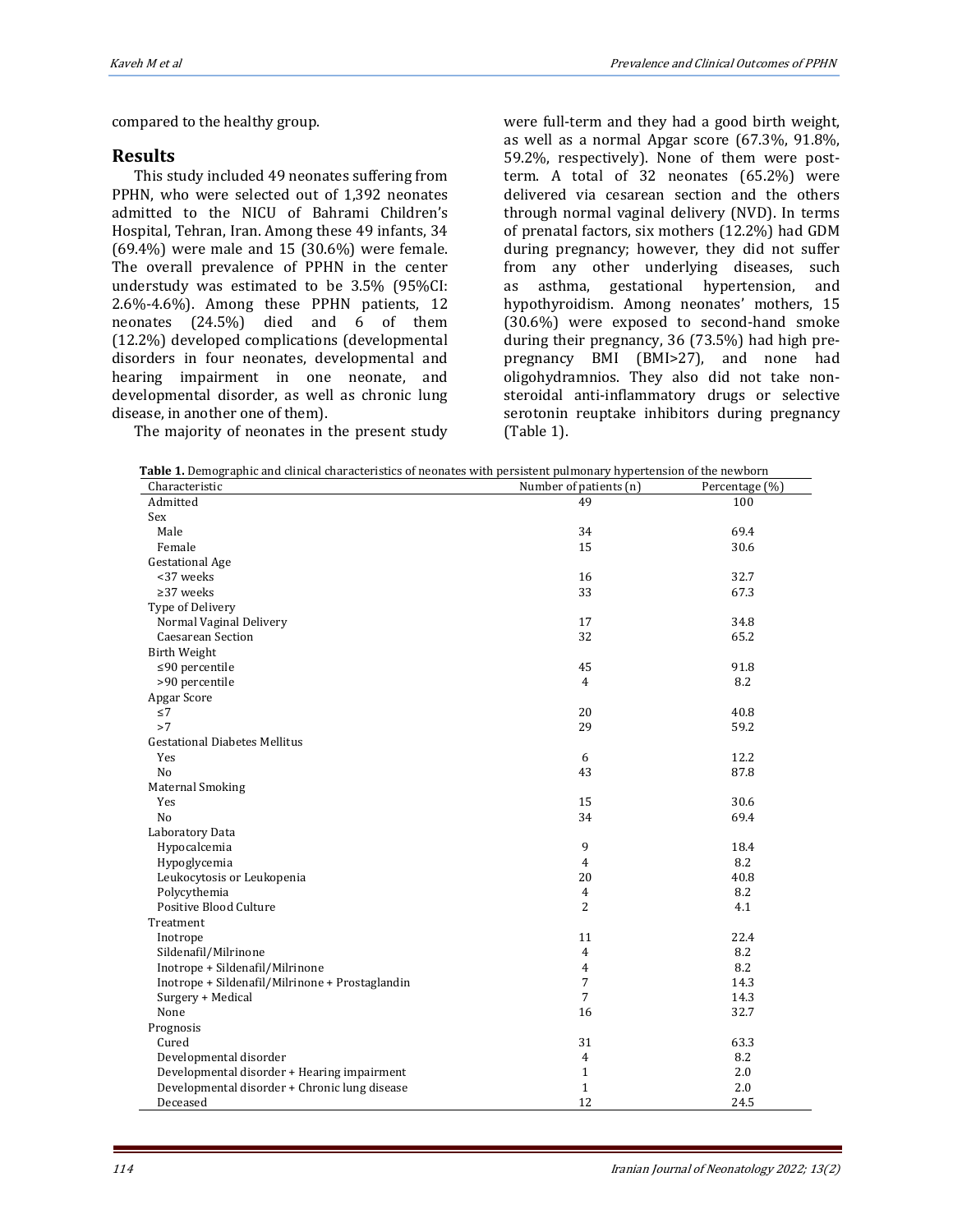

The most common etiology of PPHN in this study was maladaptation (19 neonates or 28.8%) and the least common etiology was underdevelopment (7 neonates or 14.3%). The highest mortality and morbidity rates were among neonates whose PPHN etiology was underdevelopment (5 neonates out of 7 or 71.4% of them), and the highest rate of complete recovery was in patients with maldevelopment as the etiology of their disease (10 out of 11 neonates or 90.9% of them) (Figure 1).

The highest incidence of developmental disorders was in neonates with a mild disease that did not need medical treatments (three out of six neonates with developmental disorders did not receive any medications). In addition, all of those neonates that died in this study received at least one inotropic agent. It should be noted that there was no death among neonates who did not need medical treatments or those who needed surgery.

The main prenatal or natal risk factor connected with the prognosis of neonates was white blood cells (WBC) count in the peripheral blood sample whose decrease or increase was associated with mortality and morbidity in neonates (P-value=0.03, OR=3.84, 95%CI: 1.13- 13.0). On the other hand, no significant relationship was discovered between prognosis and other factors (Table 2). Finally, the Fisher's exact test showed a significant difference between neonates suffering from PPHN, compared to the healthy group, in the etiologies of PPHN and the occurrence of complications and mortality (P-value=0.04).

|                                       |  | Table 2. Logistic regression analysis for the risk factors of |  |  |  |  |  |  |
|---------------------------------------|--|---------------------------------------------------------------|--|--|--|--|--|--|
|                                       |  | mortality and morbidity in neonates with persistent           |  |  |  |  |  |  |
| pulmonary hypertension of the newborn |  |                                                               |  |  |  |  |  |  |

| umionaly hypertension of the newborn<br>Variable                |                     | Logistic regression analysis |  |  |  |
|-----------------------------------------------------------------|---------------------|------------------------------|--|--|--|
|                                                                 | OR (95%CI)          | P-value                      |  |  |  |
| Sex<br>Male<br>Female<br><b>Gestational Age</b>                 | $0.81(0.22 - 2.90)$ | 0.74                         |  |  |  |
| <37 weeks<br>$\geq$ 37 weeks                                    | 2.21 (0.59-8.32)    | 0.24                         |  |  |  |
| Apgar Score<br>< 7<br>>7                                        | $0.38(0.11-1.26)$   | 0.11                         |  |  |  |
| Type of Delivery<br>Normal Vaginal Delivery<br>Cesarean Section | $0.75(0.22 - 2.51)$ | 0.64                         |  |  |  |
| Smoking<br>Nο<br>Yes                                            | $0.81(0.22 - 2.90)$ | 0.74                         |  |  |  |
| White Blood Cell Count<br>Normal<br>Abnormal                    | 3.84 (1.13-13.07)   | 0.03                         |  |  |  |
| Inotrope Administration<br>No<br>Yes                            | 8.56 (2.21-33.17)   | <0.01                        |  |  |  |

## **Discussion**

Persistent pulmonary hypertension of the newborn, also known as persistent fetal circulation, is a syndrome of failed vascular adaptation at birth due to delay or impairment in the normal descent in pulmonary vascular resistance occurring after birth (13). Respiratory failure in neonates has been conceded for over 40 years since its first explanation by Gersony et al. in 1969 (20).

The PPHN is a complex clinical syndrome with an estimated incidence of 1.9 per 1,000 live births (0.4-6.8/1000 live births) (21). About 10%-50%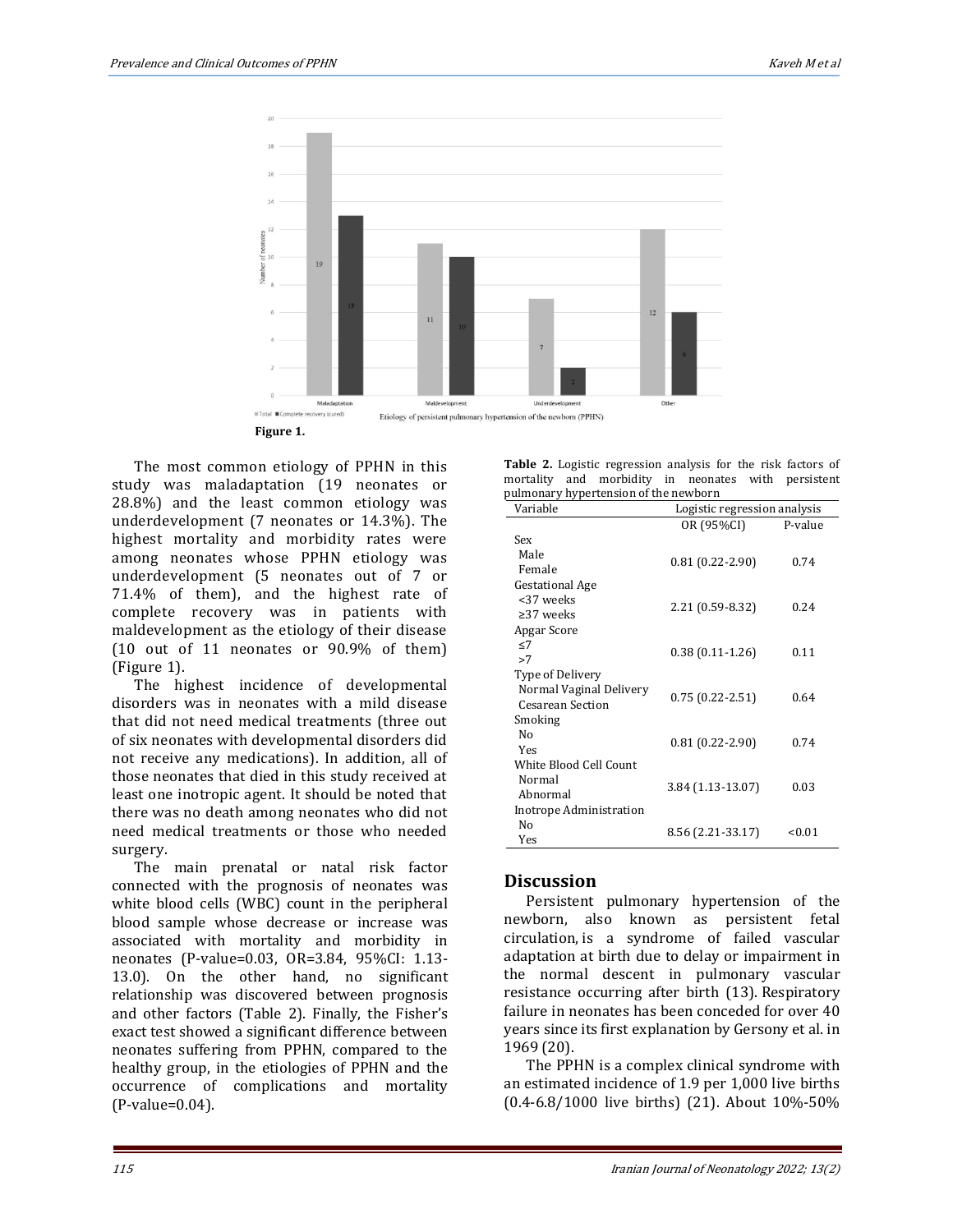of these neonates will die of this problem and 7%- 20% of them develop long-term impairments, such as hearing impairment, chronic lung disease, and intracranial bleeding (22). Furthermore, in a population-based study in California, the incidence of PPHN was estimated at approximately 1 in every 500 live births (23). In a study conducted in the center understudy, the mortality rate was 24.5% (95%CI: 14.2%-38.9%) and the prevalence of complications, such as hearing impairment, among survivors was 16.2% (95%CI: 6.2%-32.0%), which was similar than the prevalence of other studies in the world. Moreover, the overall prevalence of PPHN in this center was higher, determined at 3.5% (95%CI: 2.6%-4.6%), probably because the center is a referral hospital.

In a study conducted by Kumar et al., it was reported that the associated risk factors with PPHN in preterm neonates were gestational age of less than 37 weeks, low Apgar score, premature rupture of membranes, oligohydramnios, pulmonary hypoplasia, and sepsis, which were independent predictors of the PPHN occurrence. In the same study, body weight at birth, intraventricular hemorrhage, and male gender had a close relationship with the mortality rate in patients (7). Another study evaluated other linked factors with PPHN, such as male gender, black or Asian mother, high body mass index during pregnancy (above 27), maternal diabetes, maternal asthma, cesarean delivery, age of delivery as 34 to 37 weeks or more than 41 weeks (compared to the age of delivery as 37 to 41 weeks), and gestational weight of above 90 percentile, compared to the gestational weight of between 10 to 90 percentiles (15). Other risk factors include ureaplasma infection, therapeutic hypothermia, which is used as a treatment for ischemic hypoxic encephalopathy, hypoglycemia, hypocalcemia, and polycythemia (4).

Some articles reported that WBC count (leukopenia or leukocytosis) is a risk factor that deteriorates neonates' health condition (24). Based on the obtained findings in the present study, there was a significant association between changing WBC count (decrease or increase in WBC count) and the rate of mortality and morbidity in affected patients. The P-value of this statistical test was significant (0.03), and the OR was 3.84 (95%CI: 1.13%- 13.07%). However, it is necessary to conduct studies with a larger sample size to estimate the OR more accurately as the CI range of this study was wide (from a trivial relationship to a high size effect, and it was not possible to estimate the strength of

the relationship between them).

Another independent variable, which was highly considered to have an impact on increasing the rate of mortality and morbidity, was the consumption of inotropic agents used as a treatment for these patients (25). All patients who died in this study had received inotrope (Dopamine) alone or with other medications. Similarly, the study by Harerimana et al. revealed that 72% of dead patients received inotropes, which was significantly higher than the group that survived (26). In 2018, an Asian multicenter retrospective study indicated that the use of inotropic agents had a significant impact on enhancing the risk of death in PPHN patients (27). In this study, a significant association was observed between the administration of inotropic agents, alone or alongside other medications, and mortality or long-term complications (P-value<0.01, OR=8.56, 95%CI: 2.21-23.17). It seems that the use of inotrope deteriorates a patient's health status, although there are many confounding variables in this relationship. One of the most important confounders is the deterioration and severity of PPHN in patients who were prescribed inotrope.

In a California report, based on a state-wide database that linked maternal and infant hospital discharges, female gender was a protective factor against the occurrence of the PPHN (23). In the present study, the number of male patients with PPHN was almost twice that of female patients with PPHN, and the prevalence of PPHN was higher in males than females. Similar to the results of the present study, in a study by Abdel Mohsen et al., the prevalence of PPHN in males was twice higher than that in females. Male gender was also one of the risk factors that appear to be associated with mortality in patients with PPHN. Regarding the prognosis and mortality of PPHN, Razzaq et al. conducted a study that showed the male gender doubled the chance of mortality line (28). However, no significant relationship was found between gender and prognosis in the present study. In the analysis of the female-to-male risk, no significant relationship was observed between gender and the risk of mortality and complications (P-value=0.7, OR=0.81, 95%CI: 0.22-2.90).

In the descriptive part of this study, among patients with PPHN, the prevalence of cesarean delivery was almost twice the NVD. Studies regarding PPHN infants have reported a high prevalence of cesarean delivery in these patients (1, 15, 28, 29). In a case-control study by Wilson et al. in the United States, the risk of developing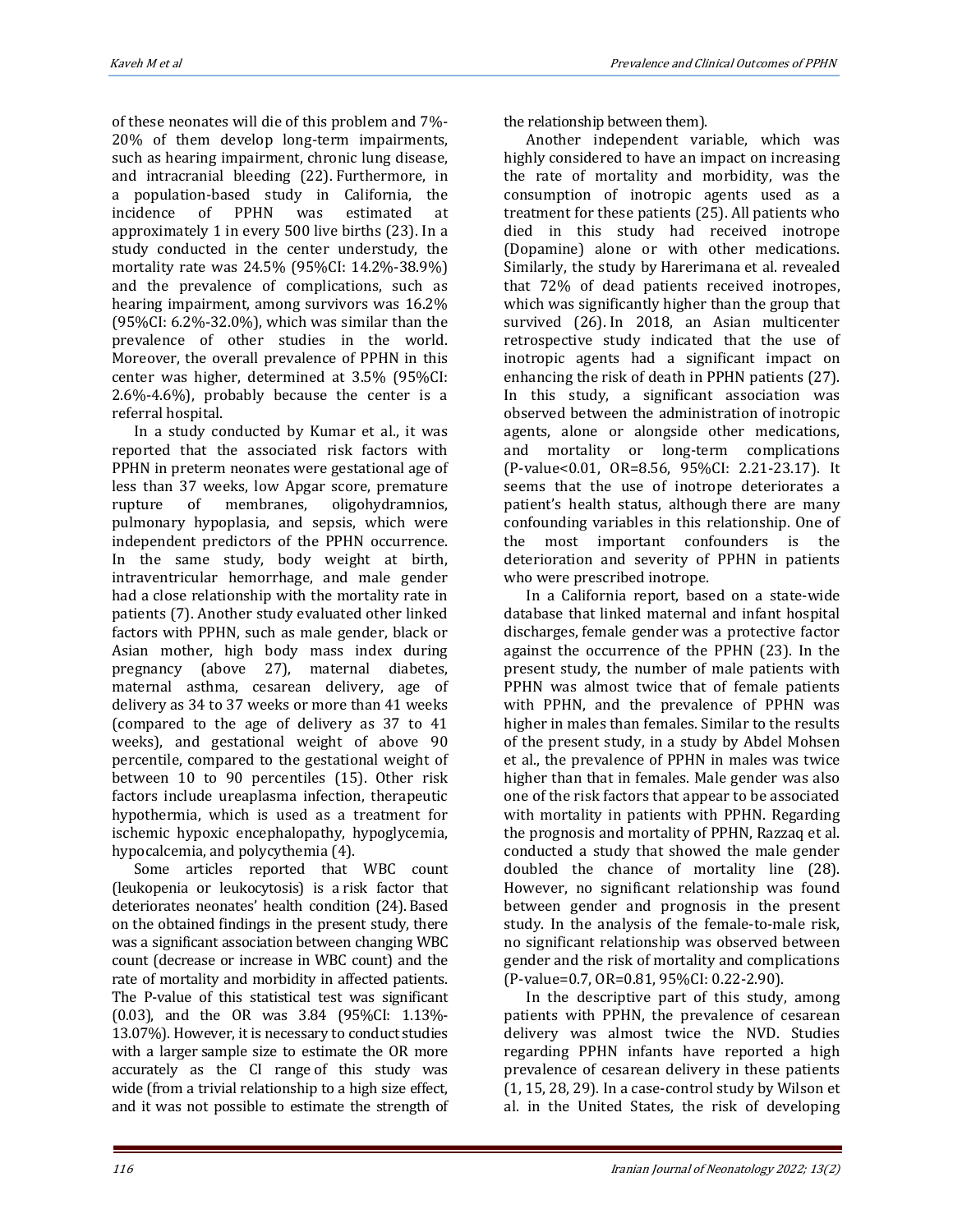PPHN was five times higher in women who gave birth by elective cesarean section, compared to

that in women who gave birth through NVD (30). However, it should be taken into consideration that the higher risk of PPHN in neonates born through cesarean section can be due to the effects of cesarean delivery itself or secondary to fetal disorders that led to the choice of cesarean section. The analytical analysis showed no significant relationship between the type of delivery (cesarean section, compared to NVD) and PPHN prognosis (P-value=0.64, OR=0.81, 95%CI: 0.22-2.51). A study by Razzaq et al. showed a similar conclusion and found no association between the type of delivery and the risk of complications (28).

Similar to this study, findings from many previous studies indicated normal Apgar scores in the majority of PPHN patients (about 59%) in the first minutes of life (26). It is true that in this study about 60% of patients with PPHN had normal Apgar scores, but no significant relationship was found between the first minutes Apgar score and the mortality rate, as well as the risk of complications, in these patients (Pvalue=0.11, OR=0.38, 95%CI: 0.12-1.26).

The maternal body mass index was above 27 in more than 73% of cases in this study. The majority of mothers (about 88%) did not have specific diseases; however, gestational diabetes was found in six of them (12%). Some previous studies indicated that there was a link between maternal obesity, diabetes, and neonatal PPHN (1, 15, 16). Diabetes and obesity cause endothelial dysfunction and inflammation, which may affect fetal lung growth (31). However, in this study, no significant association was found between the presence of GDM or high BMI in mothers and PPHN complications. Fifteen mothers (31%) were in contact with cigarettes during pregnancy. Recently, the results of a population-based study showed maternal smoking as an independent risk factor for PPHN in neonates (23). However, in this study, the relationship of smoking and nonsmoking with neonatal morbidity or death was not significant (P-value=0.74, OR=0.81, 95%CI: 0.22-2.90).

The present study examined and compared the characteristics of patients in terms of disease prognosis. A significant relationship was seen between disease prognosis and pathophysiology of PPHN. More than 70% of patients with underdevelopment died, while the majority of patients (about 83%) with other etiologies survived. On the other hand, the maldevelopment

etiology did not cause any infant mortality, and a developmental disorder occurred only in one neonate. The Fisher's exact test also showed that there was a significant difference between PPHN etiologies in terms of complications and mortality occurrence (P-value=0.04), which is explained by the difference between the two etiologies of maldevelopment and underdevelopment in terms of prognosis.

The strengths of this study were the complete prospective follow-up of all patients and no loss or missing data; however, there were two major limitations that could be addressed in future research attempts. The first limitation was the conduction of this study in a referral center which led to a higher prevalence of PPHN, in comparison with population-based studies. The second limitation was the sample size of this study. Due to the low prevalence of PPHN, conducting this study with a larger sample size requires registry systems and cooperation with various centers as a multicenter to determine more risk factors accurately. Therefore, studies with a larger sample size are highly recommended.

## **Conclusion**

The prevalence of PPHN was about 3.5% in the center understudy, which was relatively high. Male gender, abnormal Apgar score at birth, and cesarean delivery were high in a percentage of PPHN patients; however, none of these variables were significantly associated with PPHN mortality and morbidity. The only history-related and paraclinical variable that had a significant connection with mortality and morbidity was the abnormal WBC count. Additionally, the use of inotrope increased mortality in patients; however, the cause is the onset of inotrope in deteriorated patients. In the aspect of etiology, underdevelopment etiology had higher mortality, complications, and poor prognosis, in comparison with PPHN patients with maldevelopment.

## **Acknowledgments**

The authors of this study would like to offer special thanks to the nurses of the NICU in Bahrami children's hospital.

## **Conflicts of interest**

The authors declare no conflict of interest.

## **Funding**

This study was funded by the Tehran University of Medical Sciences. The funder had no role in the study design, data collection, and analysis,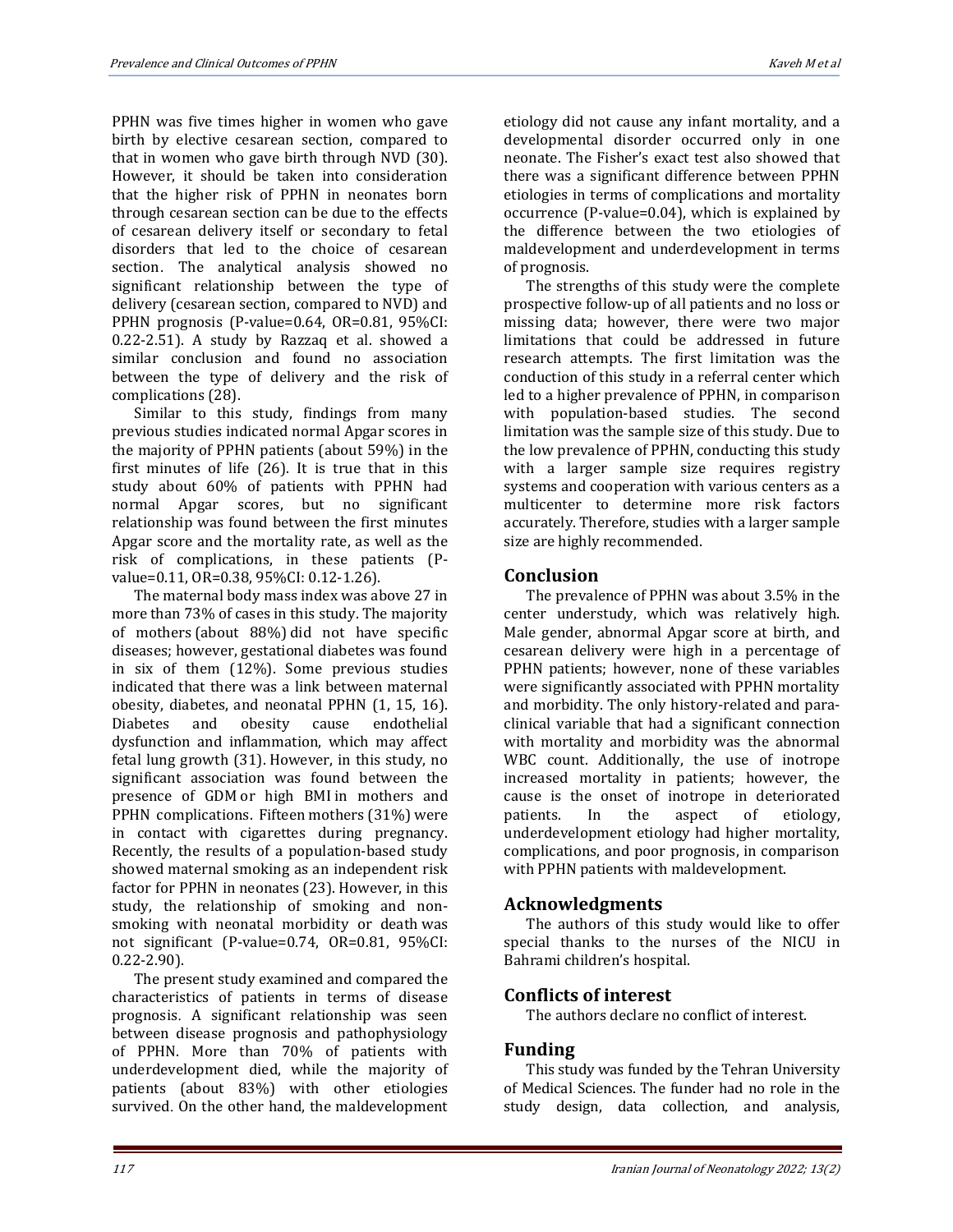publishing decisions, or manuscript preparation.

#### **References**

- 1. Abdel Mohsen AH, Amin AS. Risk factors and outcomes of persistent pulmonary hypertension of the newborn in neonatal intensive care unit of Alminya university hospital in egypt. J Clin Neonatol. 2013;2(2):78-82.
- 2. Abman SH. Recent advances in the pathogenesis and treatment of persistent pulmonary hypertension of the newborn. Neonatology 2007;91(1661-7800 (Print)):283–90.
- 3. Nair J, Lakshminrusimha S. Update on PPHN: mechanisms and treatment. Semin. Perinatol. 2014;38(2):78-91.
- 4. Puthiyachirakkal M, Mhanna MJ. Pathophysiology, management, and outcome of persistent pulmonary hypertension of the newborn: a clinical review. Front Pediatr. 2013;1:23.
- 5. Mandell EA-O, Kinsella JP, Abman SH. Persistent pulmonary hypertension of the newborn. Pediatr Pulmonol. 2021;56(3):661-9.
- 6. Singh Y, Lakshminrusimha S. Pathophysiology and Management of Persistent Pulmonary Hypertension of the Newborn. Clin Perinatol. 2021;48(3):595-618.
- 7. Kumar VH, Hutchison AA, Lakshminrusimha S, Morin FC, Wynn RJ, Ryan RM. Characteristics of pulmonary hypertension in preterm neonates. J Perinatol. 2007;27(4):214-9.
- 8. Abman SH. Neonatal pulmonary hypertension: a physiologic approach to treatment. Pediatr Pulmonol Suppl. 2004(1054-187X (Print)):127-8.
- 9. Latini G, Del Vecchio A Fau De Felice C, De Felice C Fau - Verrotti A, Verrotti A Fau - Bossone E, Bossone E. Persistent pulmonary hypertension of the newborn: therapeutical approach. Mini Rev Med Chem. 2008;8(14):1507-13.
- 10. Greenough A, Khetriwal B. Pulmonary hypertension in the newborn. Paediatr Respir Rev. 2005; 6(2):111-6.
- 11. Ambalavanan N, Aschner JL. Management of hypoxemic respiratory failure and pulmonary hypertension in preterm infants. J Perinatol. 2016;36(2):S20-S7.
- 12. Konduri GG. New approaches for persistent pulmonary hypertension of newborn. Clin Perinatol. 2004;31(3):591-611.
- 13. Mathew B, Lakshminrusimha S. Persistent Pulmonary Hypertension in the Newborn. Children(basel). 2017;4(8):63-74.
- 14. Ostrea EM, Villanueva-Uy Et Fau Natarajan G, Natarajan G Fau - Uy HG, Uy HG. Persistent pulmonary hypertension of the newborn: pathogenesis, etiology, and management. Paediatr. 2006;8(3):179-88.
- 15. Hernández-Díaz S, Van Marter Lj Fau Werler MM, Werler Mm Fau - Louik C, Louik C Fau - Mitchell AA, Mitchell AA. Risk factors for persistent pulmonary hypertension of the newborn. Pediatrics. 2007; 120(2):272-82.
- 16. Murphy Jd Fau Rabinovitch M, Rabinovitch M Fau Goldstein JD, Goldstein Jd Fau - Reid LM, Reid LM. The structural basis of persistent pulmonary hypertension of the newborn infant. J Pediatr. 1981;98(6):962-7.
- 17. Dhillon R. The management of neonatal pulmonary hypertension. BMJ Fetal Neonatal Ed. 2012; 97(1468-2052 (Electronic)):223-8.
- 18. Martinho S, Adão R, Leite-Moreira AF, Brás-Silva C. Persistent Pulmonary Hypertension of the Newborn: Pathophysiological mechanisms and novel therapeutic approaches. Front Pediatr. 2020;8:342.
- 19. Chimenz R, Cannavò L, Gasbarro A, Nascimben F, Sestito S, Rizzuti L, et al. PPHN and oxidative stress: a review of literature. J Biol Regul Homeost Agents. 2020;34(4 Suppl. 2):79-83.
- 20. Rocha G, Baptista Mj Fau Guimarães H, Guimarães H. Persistent pulmonary hypertension of non cardiac cause in a neonatal intensive care unit. Pulm Med. 2012;2012:818971.
- 21. Roofthooft MT, Elema A Fau Bergman KA, Bergman Ka Fau Berger RMF, Berger RM. Patient characteristics in persistent pulmonary hypertension of the newborn. Pulm Med. 2011;2011:858154.
- 22. Teng R-J, Wu T-J. Persistent pulmonary hypertension of the newborn. J Formos Med Assoc. 2013;112(4):177-84.
- 23. Steurer MA, Jelliffe-Pawlowski LL, Baer RJ, Partridge JC, Rogers EE, Keller RL. Persistent pulmonary hypertension of the newborn in late preterm and term infants in California. Pediatrics. 2017; 139(1):e20161165.
- 24. Nakanishi H, Suenaga H, Uchiyama A, Kusuda S. Persistent pulmonary hypertension of the newborn in extremely preterm infants: a Japanese cohort study. BMJ Fetal Neonatal Ed. 2018;103(6):554-61.
- 25. Mydam J, Zidan M Fau Chouthai NS, Chouthai NS. A comprehensive study of clinical biomarkers, use of inotropic medications and fluid resuscitation in newborns with persistent pulmonary hypertension. Pediatr Cardiol. 2015;36(1):233-9.
- 26. Harerimana I, Ballot D, Cooper P. Retrospective review of neonates with persistent pulmonary hypertension of the newborn at charlotte maxeke johannesburg academic hospital. S Afr J Child Health. 2018;12:29-35.
- 27. Nakwan N, Jain S, Kumar K, Hosono S, Hammoud M, Elsayed YY, et al. An Asian multicenter retrospective study on persistent pulmonary hypertension of the newborn: incidence, etiology, diagnosis, treatment and outcome. J Matern.-Fetal Neonatal Med. 2018;33(12):2032-7.
- 28. Razzaq A, Iqbal Quddusi A, Nizami N. Risk factors and mortality among newborns with persistent pulmonary hypertension. Pak J Med Sci. 2013; 29(5):1099-104.
- 29. Bakheet M, Metwalley K, Sadek A. Evaluation of persistent pulmonary hypertension of the newborn (PPHN) in Upper Egypt. Gaz Egypt Paediatr Assoc. 2013;61:96–9.